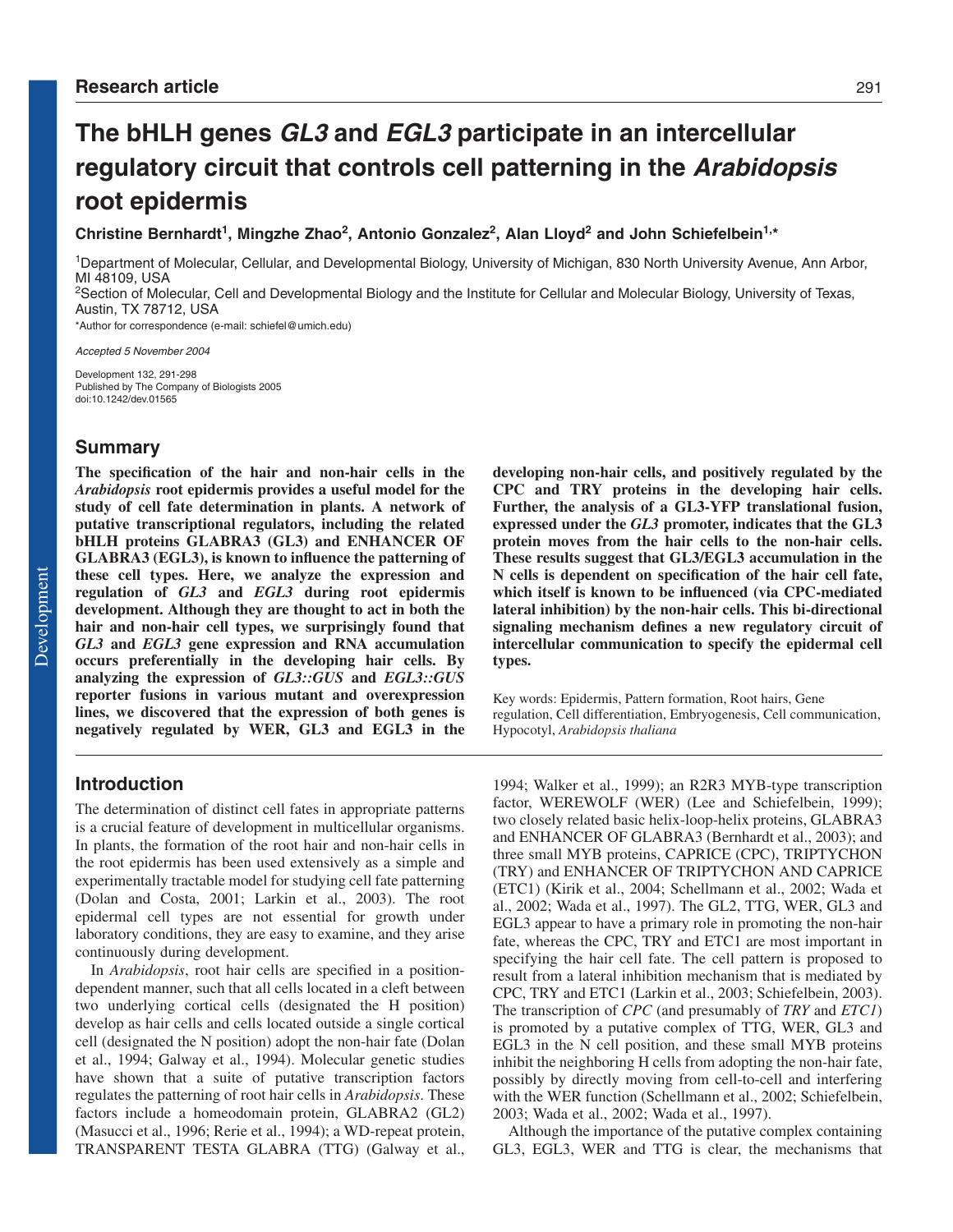#### 292 Development 132 (2) **Research article Development 132 (2)** Research article

regulate the accumulation of these components is poorly understood. In this study, we sought to analyze the expression and regulation of *GL3* and *EGL3* during root epidermis development. In prior work, we have analyzed mutants and overexpression lines to show that GL3 and EGL3 are likely to act redundantly to help specify both the hair and non-hair cell fates (Bernhardt et al., 2003). The *gl3 egl3* double mutant was shown to have excessive root-hair cells, while the overexpression of these genes caused an increased frequency of non-hair cells. Furthermore, these bHLH proteins are required for the positive transcriptional control of *GL2* (which specifies the non-hair fate) and *CPC* (which helps specify the hair cell fate), and they interact with the WER and the CPC MYB proteins in yeast (Bernhardt et al., 2003). The prediction from this work was that these bHLH genes might be expressed (and their gene products accumulate) in both the H and N cells. Here, we use RNA hybridization, promoter reporter fusions and genetic analyses to show that the *GL3*/*EGL3* genes are preferentially expressed in the H position, and furthermore, that this expression pattern is controlled by several of the known cell fate regulators, including the GL3/EGL3 proteins themselves. Using a YFP translational fusion, we find that GL3 accumulates in the nuclei of the N cells. These results suggest a new feedback loop in the epidermal regulatory network that helps establish and reinforce the cell fate pattern.

### **Materials and methods**

#### **Plant materials and growth conditions**

The isolation of the mutant alleles used in this study has been described: *gl3-1* and *gl3-2*, both in the L*er* background (Koornneef, 1982; Payne et al., 2000); *egl3-1*, in the L*er* genetic background (Zhang et al., 2003); *wer-1*, in the Columbia ecotype (Lee and Schiefelbein, 1999); *ttg-1*, in the L*er* genetic background (Galway et al., 1994); *cpc-1*, in the WS genetic background (Wada et al., 1997); *try-82*, in the L*er* genetic background (Hulskamp et al., 1994); *gl2-1*, in the L*er* genetic background (Koornneef, 1982); *rhd6-1*, in the WS ecotype (Masucci and Schiefelbein, 1994).

The following transgenic lines have been described previously: *GL3::GUS* and *EGL3::GUS* (Zhang et al., 2003), *GL2::GUS* (Masucci et al., 1996), *CPC::GUS* (Wada et al., 2002), *35S::GL3* (Payne et al., 2000), *35S::EGL3* (Zhang et al., 2003), *35S::CPC* (Wada et al., 1997) and *35S::TRY* (Schellmann et al., 2002).

Lines homozygous for multiple mutations and/or transgenes were constructed by crossing single mutant or transgenic plants, examining the F2 progeny for putative mutant phenotypes, and confirming the desired genotype in subsequent generations by backcrossing to single mutants and/or PCR-based tests.

For seedling analysis, *Arabidopsis* seeds were surface sterilized and grown on agarose-solidified nutrient medium in vertically oriented petri plates as previously described (Schiefelbein and Somerville, 1990).

#### **Microscopy**

The histochemical analysis of plants containing the *GUS* reporter constructs was performed on at least 20 four-day-old root tips for each strain essentially as described (Masucci et al., 1996). Root epidermal cells were deemed to be in the N position if they were located outside a periclinal cortical cell wall, whereas cells in the H position were located outside a radial wall between adjacent cortical cells.

The distribution of epidermal cell types in the hypocotyl was analyzed in 25 nine-day-old seedlings for each strain by determining the number of stomata formed along the hypocotyl in two adjacent

epidermal cell files, one located over anticlinal cortical cell walls and one located over periclinal cortical cell walls.

#### **In situ RNA hybridization**

The whole-mount in situ RNA hybridization procedure has been described (de Almeida Engler et al., 1994). The RNA probe was designed to hybridize to both *GL3* and *EGL3* transcripts, so it included bp 550-1120 and bp 1400-1850 downstream from the start site of the *EGL3*-coding sequence corresponding to the most similar region of the GL3 and EGL3 proteins but excluding the bHLH signature region to eliminate the possibility of cross-hybridization to other bHLH proteins.

#### **Molecular biology methods**

To construct the *GL3::GL3-YFP* translational fusion, pD2L-2 (Payne et al., 2000) was used to provide a *GL3* genomic DNA fragment containing the entire *GL3* gene, including ~1 kb upstream of the start codon and 1 kb downstream of the stop codon. The existing *Sac*I and *Sal*I sites of pD2L-2 were destroyed and new *Sac*I and *Sal*I sites were generated by inverse PCR at the 3′ end of the *GL3*-coding region. The *EYFP*-coding region was amplified from pEYFP (Clontech) and fused in-frame to the *GL3* 3′ end. A *Bam*HI fragment from this vector, containing the entire *GL3::EYFP* fusion, was subcloned into the *Bgl*II site of the T-DNA vector pAL47 (Lloyd and Davis, 1994). The GL3- YFP fusion protein is predicted to be 96 kDa, whereas the predicted size of the GL3 and EGL3 proteins is 70 kDa and 66 kDa, respectively. Plant transformation was performed by the floral dip method (Clough and Bent, 1998).

### **Results**

#### **GL3 and EGL3 are preferentially expressed in root epidermal cells in the H position**

Our earlier results led to the suggestion that the *GL3* and *EGL3* genes are expressed in both the developing hair cells and nonhair cells (Bernhardt et al., 2003). To test this, we generated and analyzed promoter-GUS fusions for each gene (*GL3::GUS* and *EGL3::GUS*). In each line, the maximum GUS activity was observed in the meristematic region of the developing root tip (Fig. 1). This temporal pattern is similar to that previously reported for *WER* and earlier than for *GL2* (Lee and Schiefelbein, 1999; Masucci et al., 1996), which is consistent with the view that the bHLH genes act at the same stage as *WER* and regulate *GL2* expression (Bernhardt et al., 2003). However, the *GL3::GUS* and *EGL3::GUS* showed significantly higher levels of GUS activity in cells located in the H position than the N position (Fig. 1), although longer incubation times also caused some GUS staining in the N cells. The cells preferentially expressing these reporters were determined to be in the H position because the stained cell files overlie radial cortical cell walls, they show a higher cell division rate than unstained files (see magnified view in Fig. 1), and they can be traced to mature cells that are hair forming. Thus, despite the important role of *GL3* and *EGL3* in specifying the non-hair fate in the N position, these genes are preferentially expressed in the H cell position.

#### **GL3 and EGL3 RNA is localized to epidermal cells in the H-position**

To determine whether the unexpected bHLH promoter activity pattern was associated with a similar bHLH RNA accumulation pattern, we conducted in situ RNA hybridization experiments. Because of the high degree of sequence similarity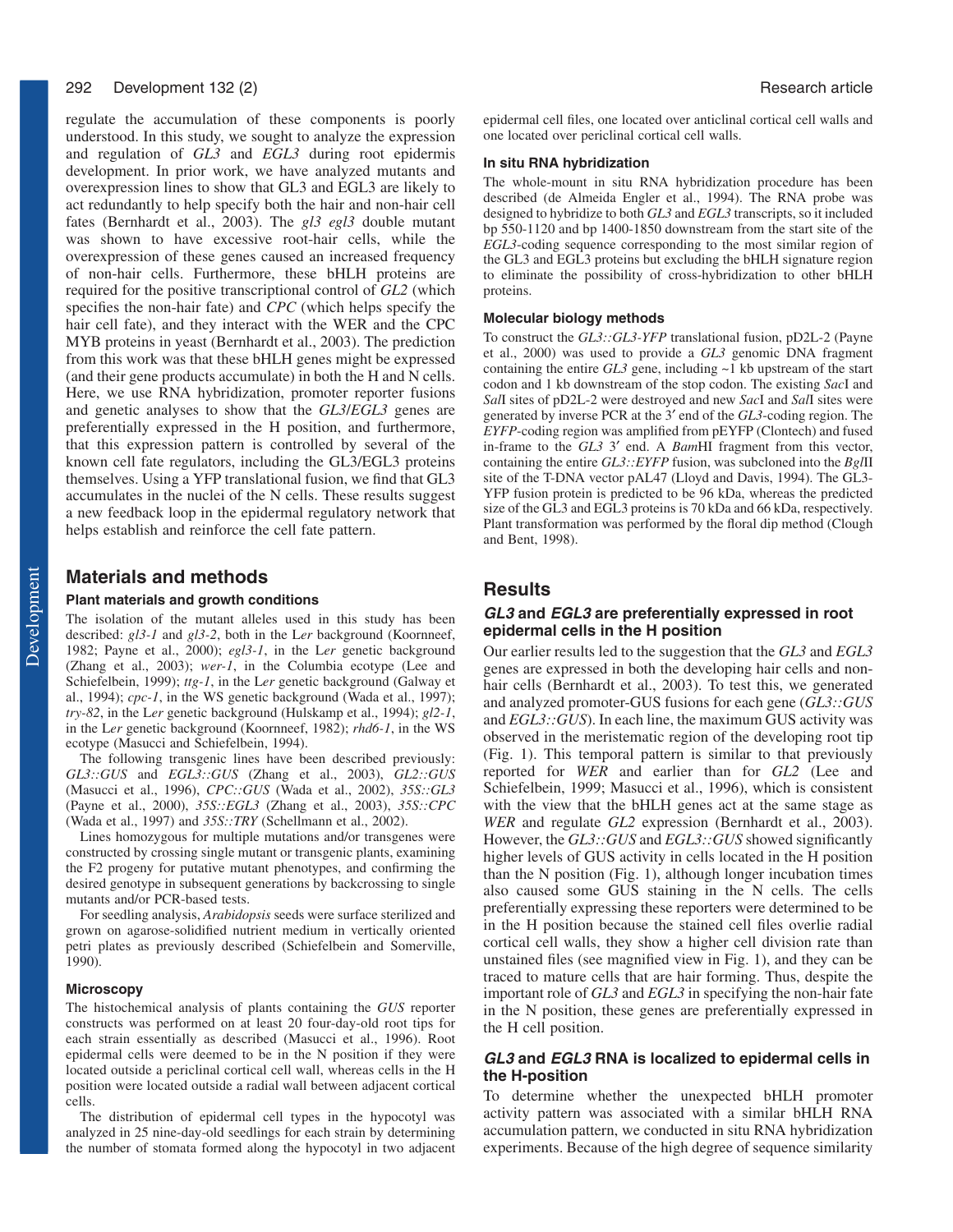

**Fig. 1.** *GL3* and *EGL3* promoter activity in the developing root. Expression of the *GL3::GUS* and *EGL3::GUS* reporter fusions in the root epidermis of 4-day-old seedlings. The magnified images (right) show the differential cell division rate of N- and H-cell files, indicating that both reporters are preferentially expressed in developing hair cells. The *GL3::GUS* reporter is also expressed in the quiescent center cells in the root meristem, but this does not seem to be associated with the role of *GL3* in epidermal development (C.B. and J.S., unpublished).

throughout the *GL3* and *EGL3* genes, it was not possible to generate viable gene-specific antisense RNA probes. Rather, we designed an antisense RNA probe corresponding to a conserved region in *GL3/EGL3*, so that the probe would recognize both genes, but not other related bHLH genes in *Arabidopsis*. Using whole roots from four-day-old wild-type seedlings, we found that this probe preferentially hybridized to cells in the H position (Fig. 2A). Again, the position of the cell files was determined by their location relative to the underlying cortical cell walls and their differential cell division rate (Fig. 2A). This result was reinforced by the analysis of bHLH RNA accumulation in rare epidermal clones (Fig. 2A, last panel).

#### Intercellular signaling in Arabidopsis 293

These clones form when occasional longitudinal anticlinal divisions in cells in the H position create two cell files; one located over the anticlinal cortical cell wall (the H position) and one overlying a periclinal cortical cell wall (the N position) (Berger et al., 1998a). In these clones, we found that cells in the N position no longer accumulate *GL3*/*EGL3* RNA (Fig. 2B). As a control, roots hybridized with the sense RNA strand as a probe yielded no signal (Fig. 2A, first panel).

To confirm that the antisense RNA probe indeed recognizes both gene sequences and to determine whether both RNAs accumulate in the same pattern, we also tested roots from the *gl3-2* and *egl3-1* single mutants and the *gl3-2 egl3-1* double mutant. Both single mutants showed a similar but weaker hybridization pattern as the wild-type roots, while *gl3-2 egl3- 1* double mutant roots displayed a very low level of signal (Fig. 2B). This suggests that the antisense probe primarily detects *GL3* transcripts in the *egl3* mutant and *EGL3* transcripts in the *gl3* mutant. This conclusion is supported by gene-specific RT-PCR experiments that show a reduced level of *GL3* RNA in the roots of *gl3-2* and *gl3-2 egl3-1* relative to *egl3-1* and a reduced level of *EGL3* RNA in the roots of *egl3-1* and *gl3-2 egl3-1* relative to *gl3-2* (data not shown). Together, these data imply that the *GL3* RNA and *EGL3* RNA exhibit the same pattern of preferential accumulation in the H cell. These results support the reporter fusion results and suggest that the *GL3* and *EGL3* RNAs do not move from cell-to-cell.

#### *GL3 and EGL3 function in the embryonic root and during hypocotyl epidermis development*

The position-dependent patterning of root epidermal gene expression is known to be established during early stages of embryogenesis (Costa and Dolan, 2003; Lin and Schiefelbein, 2001). To explore further the unexpected expression pattern of *GL3* and *EGL3*, we examined the *GL3::GUS* and *EGL3::GUS* activity during embryogenesis. We found that GUS activity



**Fig. 2.** *GL3* and *EGL3* RNA accumulation in the developing root. Whole-mount in situ RNA hybridization of *GL3* and *EGL3* mRNA in 4 day-old root tips. (A) Hybridization of root tips with *GL3/EGL3* sense and antisense RNA probe in wild-type (WT) seedlings. *GL3*/*EGL3* RNAs accumulate preferentially in cells in the H position. (The staining occurs in cells with the higher cell division rate.) The panel on the far right shows that this expression pattern is maintained in epidermal clones. The corresponding sense probe does not show any signal in the root tip. (B) Hybridization of root tips with *GL3/EGL3* antisense RNA probe in the wild type, *gl3-2*, *egl3-1* and *gl3-2 egl3-1* lines. This indicates that both *GL3* and *EGL3* RNAs accumulate in the same (H-cell) pattern.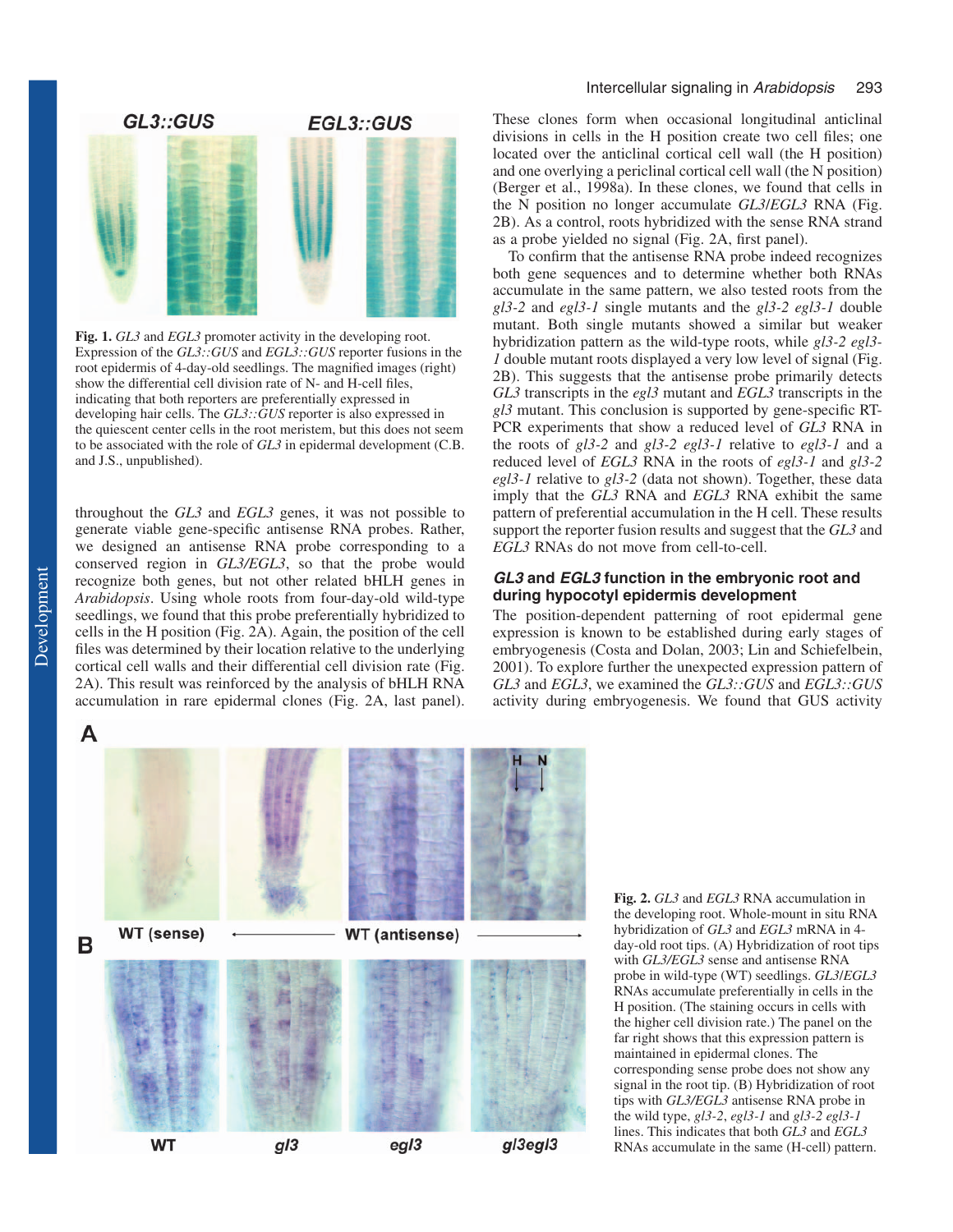

**Fig. 3.** *GL3* and *EGL3* expression and function in embryos. (A) Analysis of *GL3* and *EGL3* promoter activity in the root of mature wild-type (WT) embryos using *GL3::GUS* and *EGL3::GUS* reporter lines. *GL3* and *EGL3* are expressed in the same H-cell pattern in the embryonic root as in the post-embryonic root. (B) Expression of the *GL2::GUS* and *CPC::GUS* reporters in hypocotyl and root epidermis of mature wild-type and *gl3 egl3* mutant embryos. *GL2* and *CPC* promoter activity is reduced in the *gl3 egl3* mutant in both hypocotyl and root (except that no *CPC::GUS* activity is detected in the embryonic root epidermis in either line).

accumulated in the same H cell pattern in the epidermis of the mature embryonic root as in the postembryonic root (Fig. 3A).

Considering this embryonic expression, we wished to determine whether the *GL3* and *EGL3* genes act in a similar manner in the embryonic and postembryonic root. Specifically, we examined whether embryonic *GL2* and *CPC* gene expression (using the *GL2::GUS* and *CPC::GUS* reporters) is reduced in a *gl3 egl3* mutant, as they are in the seedling root (Bernhardt et al., 2003). Indeed, we observed significantly less GUS activity in the root of the *gl3 egl3 GL2::GUS* mature embryos (Fig. 3B). We were unable to detect any GUS expression in the mutant or wild-type embryonic root bearing the *CPC::GUS* reporter, which prevented an assessment of the role of GL3/EGL3 on *CPC* (Fig. 3B).

The hypocotyl is known to be patterned by a similar network of transcription factors as the root to define two positiondependent cell types: cells capable of producing stomata and non-stomata cells (Berger et al., 1998b; Hung et al., 1998). In *gl3 egl3* embryos bearing either the *GL2::GUS* or the *CPC::GUS* reporters, we detected a significantly reduced level of GUS activity in the embryonic hypocotyl relative to the wild type (Fig. 3B). This dependence of *GL2* and *CPC* expression on the presence of GL3/EGL3 in the embryonic hypocotyl suggested a possible role for both proteins during stomatal patterning in the hypocotyl. To explore this further, we analyzed stomata distribution in the hypocotyls of nine-dayold seedlings of wild type and *gl3 egl3* double mutants. In contrast to the wild type, which has stomata predominantly form over a radial cortical cell wall (analogous to the H position of the root epidermis), the *gl3 egl3* hypocotyls have an increased number of stomata and they are present in both positions (Table 1). This shows that GL3 and EGL3 are required for proper stomata patterning, and it strengthens the close relationship between the mechanism for patterning the hypocotyl and root epidermis in *Arabidopsis*.

#### *EGL3 expression is regulated by upstream components of the epidermal patterning pathway*

We wished to determine whether any of the transcription factors in the epidermal cell fate network might regulate the expression of the *GL3* and *EGL3* genes. Because the *EGL3::GUS* line exhibited a greater expression level than the *GL3::GUS* line, thus allowing for better analysis of weaker effects, we first focused our efforts on studying the control of the *EGL3* expression pattern.

We first examined the possible role of the upstream regulators in this system, *WER* and *TTG*. The *EGL3::GUS* transgene was introduced into the *wer-1* and *ttg-1* mutant backgrounds, and we found that each of the homozygous mutants exhibit ectopic GUS expression in the N cell position (Fig. 4A). This suggests that WER and TTG negatively regulate *EGL3* expression in the N cells.

Next, we tested the possible effects of the lateral inhibitors CPC and TRY. We found that neither *cpc* nor *try* mutants significantly altered *EGL3::GUS* expression, but the *cpc try* double mutant exhibited essentially no GUS activity (Fig. 4B). We also introduced the *EGL3::GUS* reporter construct in both the *35S::CPC* and *35S::TRY* background and found that overexpression of each gene induced ectopic *EGL3::GUS* expression in the N cell position (Fig. 4B). As *CPC* and *TRY* are related genes known to act in a partially redundant fashion (Schellmann et al., 2002; Wada et al., 2002), this indicates that the CPC/TRY function is required for *EGL3* gene expression in the H position.

We next tested the effect of *gl2* and *rhd6* mutants on *EGL3* expression. Results from mutant and overexpression analyses indicate that GL3/EGL3 act at an early stage of root epidermis

**Table 1. Effect of** *gl3* **and** *egl3* **on stomata patterning in the hypocotyl\***

| Genotype        | Number of<br>stomata <sup>†</sup> | Stomata in<br>S position $(\%)^{\ddagger}$ | Stomata in N<br>position $(\%)$ |
|-----------------|-----------------------------------|--------------------------------------------|---------------------------------|
| Wild type (Ler) | $5.8 \pm 1.8$                     | $97.3 \pm 6.5$                             | $2.7\pm 6.5$                    |
| $gl3$ egl $3$   | $8.8 \pm 3.0$                     | $66.7 \pm 16.4$                            | $33.3 \pm 16.4$                 |

\*At least 25 seedling hypocotyls were examined for each line.

† Number of stomata in two adjacent cell files, one located in the S and the other in the N position.

‡ Stomata in the S position overlie an anticlinal cortical cell wall; stomata in the N position overlie a periclinal cortical cell wall.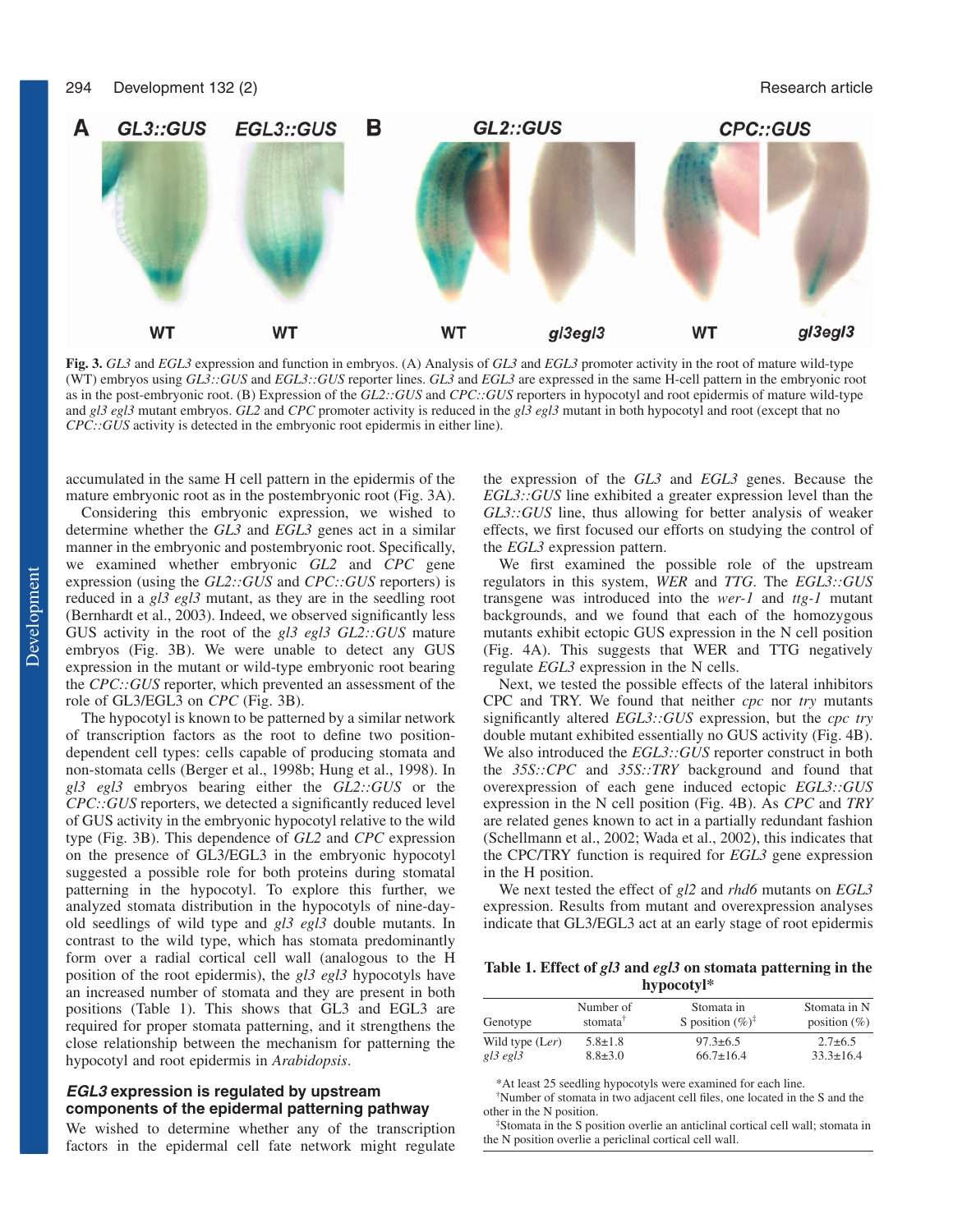

**Fig. 4.** Regulation of the *EGL3::GUS* expression pattern. Expression of the *EGL3::GUS* reporter in the developing root epidermis of 4-day-old seedlings in mutant backgrounds and transgenic overexpressing lines. (A) *EGL3* promoter activity is expanded in the epidermis of the *wer* and *ttg* lines, but unaffected by the *gl2* and *rhd6* backgrounds. (B) *EGL3* promoter activity is reduced in the *cpc try* line (but not significantly affected in either single mutant), and it is expanded in the epidermis of the *35S::CPC* and *35S::TRY* backgrounds. (C) *EGL3* promoter activity is expanded in the epidermis of the *gl3 egl3* line (but not in either single mutant), and it is reduced in the  $35S::GL3$  and  $35S::EGL3$  backgrounds.

development (Bernhardt et al., 2003), so we expected no effect of mutations in the later acting genes *GL2* and *RHD6*. Consistent with this, the *EGL3::GUS* pattern in *gl2* and *rhd6* was indistinguishable from the wild type (Fig. 4A).

Last, we examined the possibility that the GL3/EGL3 proteins themselves might regulate *EGL3* promoter activity. Although roots of the *gl3 EGL3::GUS* and *egl3 EGL3::GUS* lines exhibit only weak ectopic GUS activity, the *gl3 egl3 EGL3::GUS* double mutant line possessed strong GUS expression in the N position (Fig. 4C). Furthermore,

#### Intercellular signaling in Arabidopsis 295

overexpression of either bHLH gene (via the *35S::GL3* and *35S::EGL3* constructs) caused a weak or modest reduction in *EGL3::GUS* expression. These results suggest an autoregulation of *EGL3* expression: the EGL3 protein (together with GL3) is able to inhibit its own gene's promoter activity.

#### *GL3 transcription is similarly controlled as EGL3 transcription*

To determine whether the *GL3* promoter activity is regulated in a similar manner as *EGL3*, we introduced the *GL3::GUS* reporter into selected genetic backgrounds. We found that the *wer* mutant, the *gl3 egl3* double mutant, and the *35S::CPC* overexpression construct caused ectopic *GL3::GUS* expression, whereas the *cpc try* double mutant exhibited a much lower level of *GL3::GUS* expression (Fig. 5). In addition, *GL3::GUS* activity was not effected by the *cpc* single mutant or the *gl2* mutation (data not shown). These results are all consistent with the effects of these factors on *EGL3::GUS*, and it suggests that both genes are regulated similarly.

#### *Accumulation of GL3/EGL3 RNA in mutants and overexpression lines follows their expression pattern*

In addition to assessing the role of the cell fate transcription factors on promoter activity, we wished to examine their effects on *GL3*/*EGL3* RNA accumulation. Using whole-mount RNA in situ hybridization, we analyzed the hybridization of an antisense probe (which can hybridize to both GL3 and EGL3 RNA) to roots from the *wer*, *cpc try* and *35S::CPC*. We found, relative to the wild type, ectopic signal in the *wer* mutant and the *35S::CPC* line, and very low level of signal from the *cpc try* double mutant (Fig. 6). These results provide support for the promoter-reporter fusion studies above, and show that WER negatively regulates GL3/EGL3 RNA

accumulation in the N position and CPC/TRY positively regulates GL3/EGL3 RNA accumulation in the H position.

#### *The GL3-YFP translational reporter fusion protein accumulates predominantly in cells in the N position*

To determine the location of the GL3/EGL3 bHLH proteins during epidermis development, we constructed a *GL3-YFP* translational fusion under the control of the *GL3* promoter (*GL3::GL3-YFP*). This construct was introduced into both *gl3-1* and *gl3-2* mutant plants. These transgenic plants showed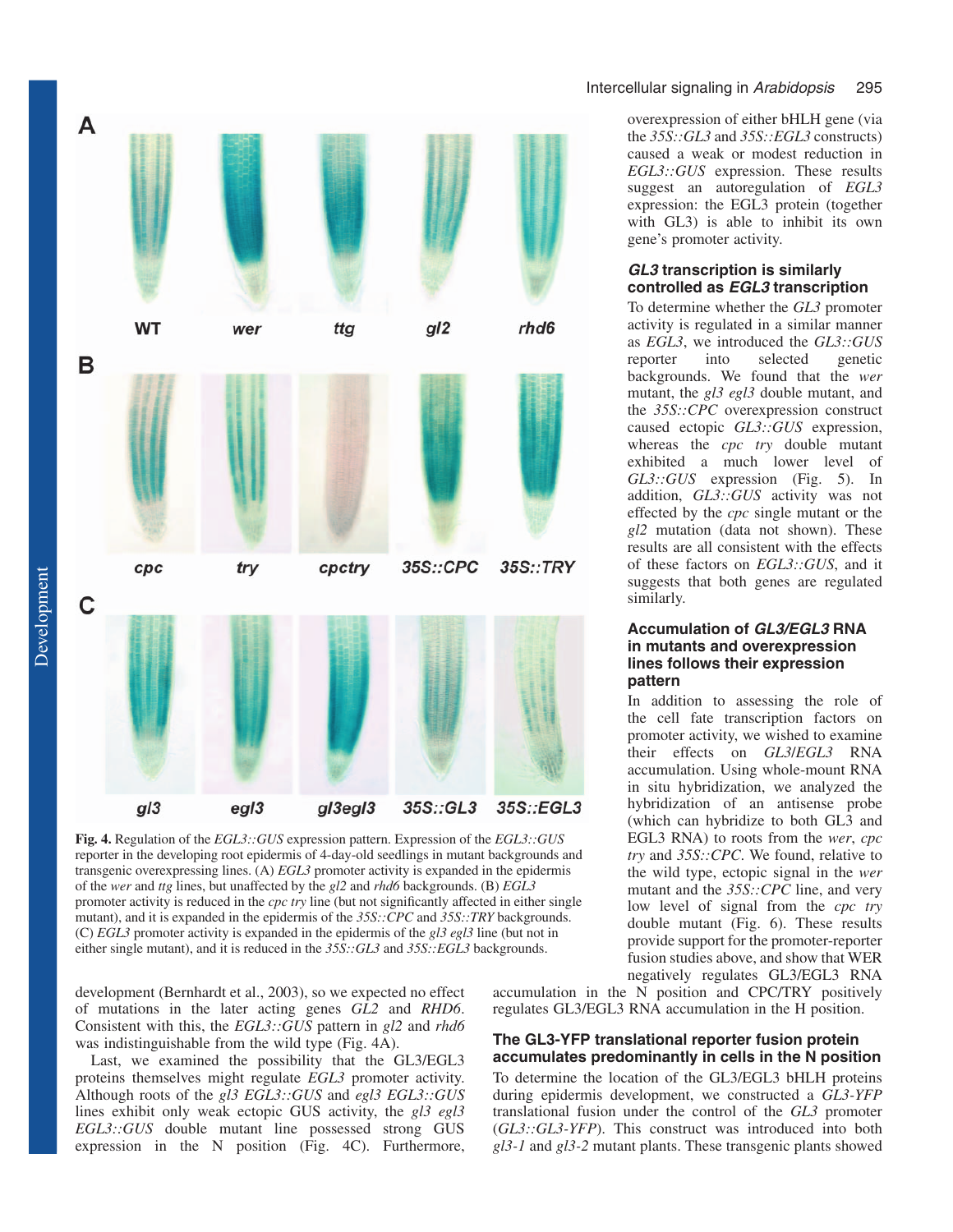296 Development 132 (2) **Research article** 32 (2)



normal root hair patterning and trichome formation (data not shown), indicating that the *GL3-YFP* fusion was functional. Transgenic plants expressing this construct displayed YFP expression predominantly in the nuclei of developing epidermal cells in the N position (as determined by their relative cell length, Fig. 7). We also verified this cell location by tracing the cells in the YFP-expressing files back to nonhair cells in the mature portion of the root. This suggests that the GL3 protein accumulates in the N cell, although the *GL3* promoter activity and *GL3* RNA accumulation is primarily in the H cell.

# **Discussion**

The *GL3* and *EGL3* genes encode bHLH proteins essential for the proper specification of both epidermal cell types in the *Arabidopsis* root. Prior work showed that they probably act together with the WER MYB and perhaps TTG WD-repeat protein to promote transcription of *GL2* (to specify non-hair fate) and *CPC* in the N cells of the seedling root (Bernhardt et al., 2003). In the H cells, they appear to interact with the CPC (and possibly other related small MYBs such as TRY and ETC1), rather than WER, and cause these cells to adopt the hair fate (Bernhardt et al., 2003). Here, we extend the role of GL3 and EGL3 by showing that they are also required for proper stomata patterning in the hypocotyl, because the *gl3 egl3* mutant lacks an appropriate stomata distribution. Furthermore, we find that GL3 and EGL3 probably begin to act during embryogenesis, by inducing *GL2* and *CPC*

**Fig. 5.** Regulation of the *GL3::GUS* expression pattern. Expression of the *GL3::GUS* reporter in the developing root epidermis of 4-day-old seedlings in various mutant backgrounds and transgenic overexpressing lines. Ectopic *GL3* promoter activity is found in the *wer*, *gl3 egl3* and *35S::CPC* background. Reduced *GL3* promoter activity is present in the *cpc try* mutant.

expression in the N cell position to help establish the cell pattern.

Despite their important role in specifying both epidermal cell types, we used promoter reporter fusions to show that *GL3* and *EGL3* are preferentially expressed in the developing hair cells. How might GL3/EGL3 affect specification of the N cells while being expressed predominantly in the H cells? One possibility is that the GL3 and EGL3 proteins may not directly function in the N cells but rather act through another yet unidentified factor involved in a lateral signaling from H to N. However, this possibility is not supported by yeast two-hybrid data, which suggest a direct interaction between the WER and GL3/EGL3 (Bernhardt et al., 2003). In a second scenario, GL3 and EGL3 could act in a non-cell autonomous manner in that either the proteins themselves or their RNA is moving from cells in the H position to cells in the N position. Our results support this second scenario. Although in situ hybridization analysis indicated that GL3 and EGL3 RNAs accumulate preferentially in cells in the H position (similar to results from the promoter reporter fusion analysis), a *GL3-YFP* construct was detected predominantly in the N cell position. Thus, the requirement for GL3/EGL3 activity in the developing N cells may be fulfilled by the movement of these proteins from H cells to N cells.

It is likely that the H-cell specific expression pattern of the *GL3* and *EGL3* genes is due, at least in part, to negative autoregulation at the transcriptional level. We found that functional *GL3* and *EGL3* genes are required to inhibit *GL3/EGL3* gene transcription and RNA accumulation in the N



**Fig. 6.** *GL3* and *EGL3* RNA accumulation in mutant and overexpression lines. Whole-mount in situ RNA hybridization of *GL3* and *EGL3* mRNA in 4-day-old root tips in wild-type (WT), *wer*, *cpc try* and *35S::CPC* background. *GL3/EGL3* RNAs accumulate throughout the epidermis in *wer* and *35S::CPC* seedling roots, while no *GL3/EGL3* RNAs were detected in *cpc try* root epidermis.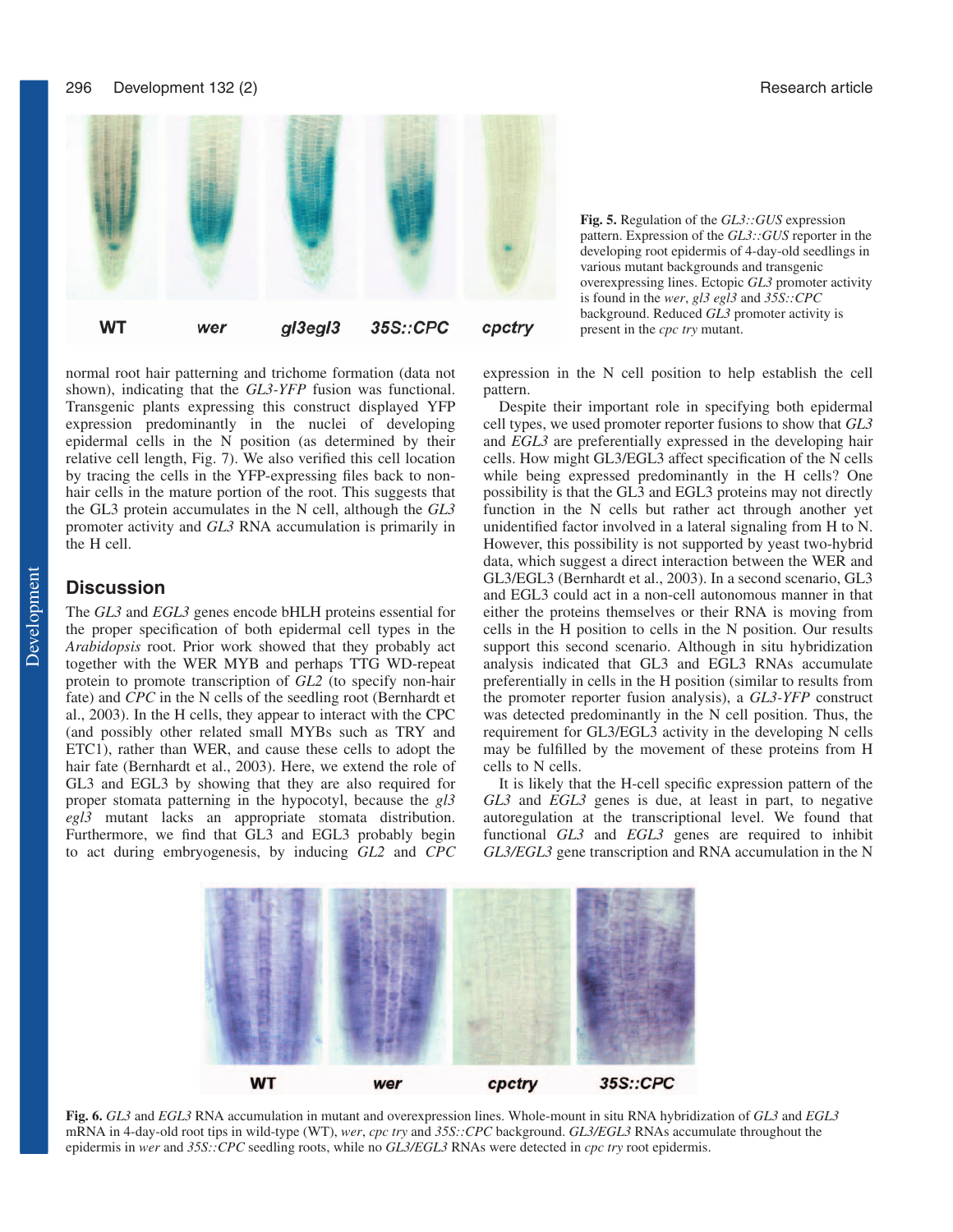

#### $g/3-2$ (not transformed)

GL3::GL3-YFP in gl3-2

position. We also found that overexpression of *GL3* or *EGL3* causes modest reduction in *EGL3* transcription in the H position. Furthermore, we show that the putative partners of GL3/EGL3 action, WER and TTG, are also required to inhibit *GL3/EGL3* in the N cells. Taken together, these data indicate that the *GL3* and *EGL3* gene transcription is negatively regulated by the putative WER/GL3/EGL3/TTG complex, which is likely to be most abundant in the N cell position.

However, the *GL3* and *EGL3* genes were found to be positively regulated by the CPC and TRY proteins, which act in the H cell. Functional *CPC/TRY* genes are necessary for *GL3/EGL3* expression in the H position, and overexpression of the *CPC/TRY* genes cause ectopic *GL3/EGL3* promoter activity and RNA accumulation in the N position. This may be due, in part, to the ability of CPC (and possibly TRY) to inhibit *WER* gene expression in the H position (Lee and Schiefelbein, 2002), which would reduce the abundance of the WER complex and thereby indirectly increase GL3 and EGL3 transcription.

Together, these results lead us to make the following proposal (Fig. 8). In the N cell, the abundant WER protein accumulation (presumably owing to the action of positional cues) leads to the formation of sufficient WER/GL3/EGL3/TTG complex to induce expression of the N-



#### Intercellular signaling in Arabidopsis 297

**Fig. 7.** Localization of a GL3-YFP translation fusion in the root epidermis. Expression of a *GL3::GL3-YFP* construct in the developing root epidermis of 4-day-old *gl3-2* mutant seedlings. First three panels: wide-field fluorescence microscope images. Stars indicate cells files composed of developing non-hair cells, as determined by tracing the files to the mature region of the root. Right-most panel: confocal microscope image (cell walls were counterstained with propidium iodide (red signal) to enhance visualization). The GL3 fusion protein accumulates predominantly in the nuclei of the developing non-hair cells, as apparent from their lower cell division rate and paired nature of these cell files. Consistent with the *GL3::GUS* expression pattern (Fig. 1), the GL3 fusion protein also accumulates in the quiescent center cells of the root meristem.

cell fate-promoting factor *GL2* and the lateral inhibitor *CPC* (Bernhardt et al., 2003; Lee and Schiefelbein, 2002). The CPC protein (and possibly TRY) moves to neighboring cells in the H position leading to the formation of an inactive CPC/GL3/EGL3/TTG complex that prevents activation of *GL2*, thus allowing for the specification of the hair cell fate (Bernhardt et al., 2003; Lee and Schiefelbein, 2002; Wada et al., 2002). At the same time, while the accumulation of CPC (and possibly TRY) in H cells leads to a reduction in *WER* (and *CPC*) expression, it also leads to an increase in *GL3* and *EGL3* expression (this study). The GL3 (and likely EGL3) protein then acts in a lateral feedback loop by moving to the neighboring N cells (possibly through plasmodesmata). This process is likely to be efficient (perhaps driven by the constant removal of free bHLH protein out of the equilibrium by binding to WER), as the GL3-YFP fusion protein is found predominantly in N cells rather than being distributed in equal intensity in all cell files. The additional GL3/EGL3 protein would generate more of the WER/GL3/EGL3/TTG complex in the N cells, inducing additional *GL2* and *CPC* expression and also repression of *GL3* and *EGL3* expression. In the end, this would mean that essentially all of the GL3/EGL3 protein used in the N-cell complex formation would come from the H cells.

> **Fig. 8.** Proposed model for the involvement of GL3/EGL3 in a novel intercellular regulatory circuit. A WER/GL3/EGL3/TTG complex forms in cells in the N position and promotes expression of *GL2* and *CPC*. Accumulation of GL2 in the N-position leads to the specification of the non-hair cell fate, while CPC/(TRY) moves laterally to the neighboring cell in the H position to form the inactive complex CPC/GL3/EGL3/TTG, which prevents expression of *GL2* in the future hair cell. The presence of CPC/(TRY) in the H position also leads to activation of *GL3* and *EGL3* expression. In a lateral feedback loop, GL3/(EGL3) protein moves to the N cell to participate in the WER/GL3/EGL3/TTG complex, which activates *GL2* and *CPC* and inhibits expression of *GL3* and *EGL3*. See text for further discussion. Unbroken lines indicate gene transcription regulation; broken lines indicate protein movement; dotted lines indicate little/no transcription regulation. Proteins shown in white are at a low concentration.